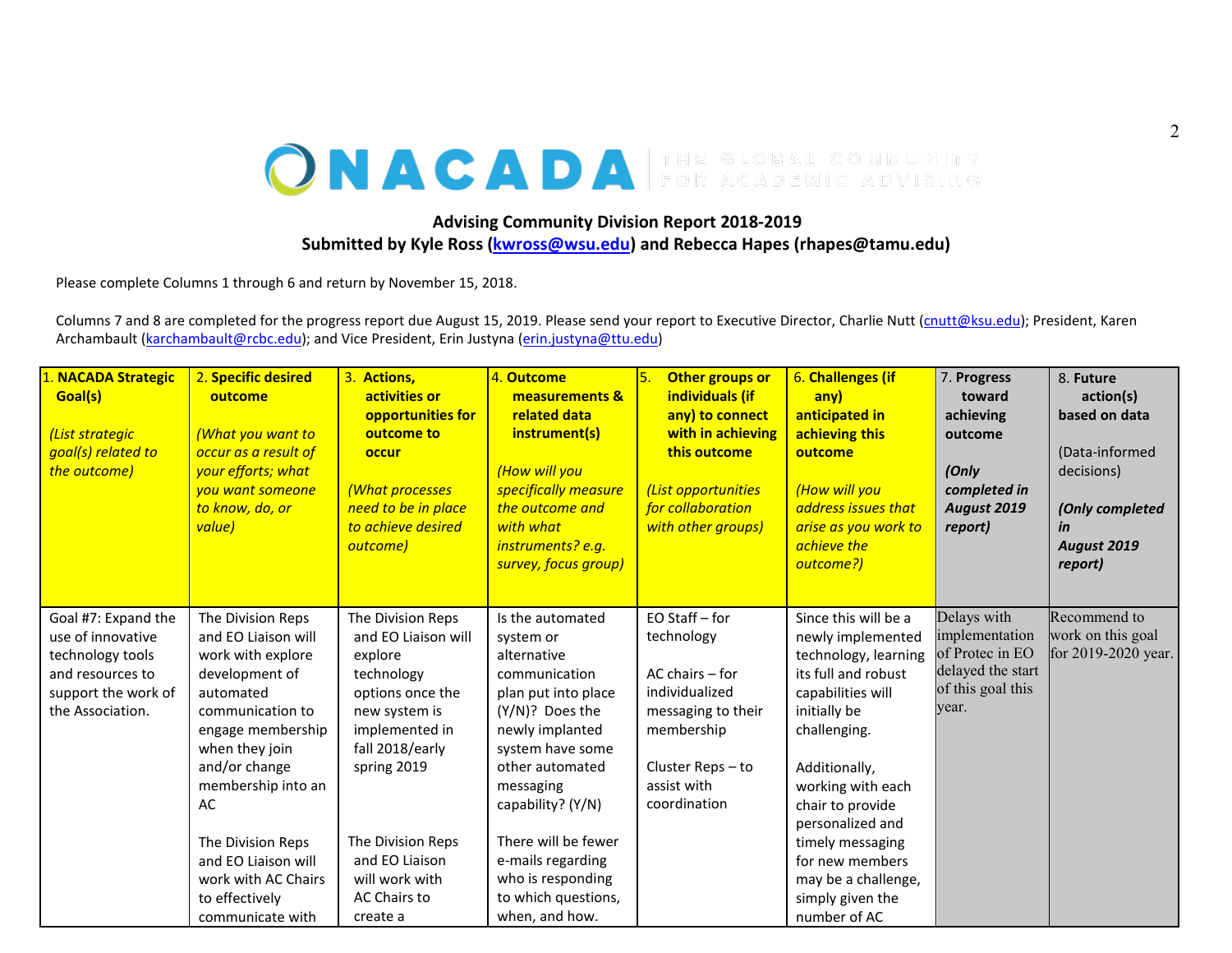|                                                                                                                                                          |                                                                                                                                                                                                                                |                                                                                                                                                                                                                                                                                                                                                                                                      |                                                                                                                                                                                                                                                                                  |                                                                                                                        |                                                                                                                                                                                                                                                                                                                                                                                                                                                                                                                              |                                                                                                                                                                                                                                                                                                                                                                                                                                                                                                                                                                                              | 3                                                                                                                                                                                                                       |
|----------------------------------------------------------------------------------------------------------------------------------------------------------|--------------------------------------------------------------------------------------------------------------------------------------------------------------------------------------------------------------------------------|------------------------------------------------------------------------------------------------------------------------------------------------------------------------------------------------------------------------------------------------------------------------------------------------------------------------------------------------------------------------------------------------------|----------------------------------------------------------------------------------------------------------------------------------------------------------------------------------------------------------------------------------------------------------------------------------|------------------------------------------------------------------------------------------------------------------------|------------------------------------------------------------------------------------------------------------------------------------------------------------------------------------------------------------------------------------------------------------------------------------------------------------------------------------------------------------------------------------------------------------------------------------------------------------------------------------------------------------------------------|----------------------------------------------------------------------------------------------------------------------------------------------------------------------------------------------------------------------------------------------------------------------------------------------------------------------------------------------------------------------------------------------------------------------------------------------------------------------------------------------------------------------------------------------------------------------------------------------|-------------------------------------------------------------------------------------------------------------------------------------------------------------------------------------------------------------------------|
|                                                                                                                                                          | membership prior<br>to Annual<br>Conference and<br>other key events<br>throughout the year<br>for continual<br>member<br>engagement                                                                                            | communications<br>plan that<br>compliments<br>existing<br>communication<br>strategies within<br>the EO.<br>.                                                                                                                                                                                                                                                                                         | There will be fewer<br>listsery e-mails sent<br>out, and e-mails will<br>be more<br>comprehensive on<br>their information.                                                                                                                                                       |                                                                                                                        | Chairs.                                                                                                                                                                                                                                                                                                                                                                                                                                                                                                                      |                                                                                                                                                                                                                                                                                                                                                                                                                                                                                                                                                                                              |                                                                                                                                                                                                                         |
| Goal #2. Provide<br>professional<br>development<br>opportunities that<br>are responsive to<br>the needs of<br>advisors and<br>advising<br>administrators | Review the<br>organization of AC<br>business meetings<br>and sponsored<br>sessions at the<br><b>Annual Conference</b><br>to determine most<br>effective<br>configuration for<br>membership<br>participation and<br>engagement. | The Division Reps<br>and EO Liaison<br>will work with<br>the Annual<br>Conference<br><b>Advisory Board</b><br>& relevant EO<br>Staff (namely<br>Farrah and<br>Dayna) to<br>discuss how to<br>best obtain<br>historical data<br>to assess<br>membership,<br>attendance, and<br>make a well<br>informed<br>decision related<br>to scheduling<br>Develop a<br>working group<br>with the Cluster<br>Reps | Determine if any<br>adjustments need<br>to be made (Y/N)<br>Determine if any<br>adjustments can be<br>made (Y/N)<br>Were adjustments<br>made that could be<br>made $(Y/N)$<br>Is additional data<br>needed for further<br>discussion (Y/N) and<br>if so, what data is<br>needed? | <b>Annual Conference</b><br><b>Advisory Board</b><br>EO Staff (Farrah &<br>Dayna, specifically)<br><b>Cluster Reps</b> | There are a limited<br>number of<br>conference sessions<br>spaces available for<br>business meetings<br>and sponsored<br>sessions to be held<br>during annual<br>conference. Even if<br>data indicate that<br>changes should be<br>made, it may not be<br>possible to create a<br>perfect, overlap-<br>free schedule, or<br>even one that<br>minimizes the<br>current overlap<br>reported by some<br>members. Any<br>modification made<br>could cause<br>unintended overlap<br>with another<br>segment of the<br>membership. | Feedback<br>obtained<br>regarding overlap from chairs,<br>from Division<br>Reps and Cluster cluster reps.<br>Reps, and<br>was obtained to<br>look at empirical arises again to<br>evidence for<br>membership<br>overlap between<br>groups to assist<br>in a data-driven<br>process.<br>A small working<br>group was<br>established to<br>address this issue<br>and it was<br>determined that a<br>request would be<br>made to the<br>Annual<br>Conference<br><b>Advisory Board</b><br>EO Staff, but that<br>the issue was one<br>seemingly<br>affecting a small<br>number of<br>individuals. | Continue to monitor<br>anecdotal feedback<br>membership, and<br>Periodically review<br>membership data membership overlap<br>if/when this issue<br>determine if this<br>needs to be<br>reviewed again in<br>the future. |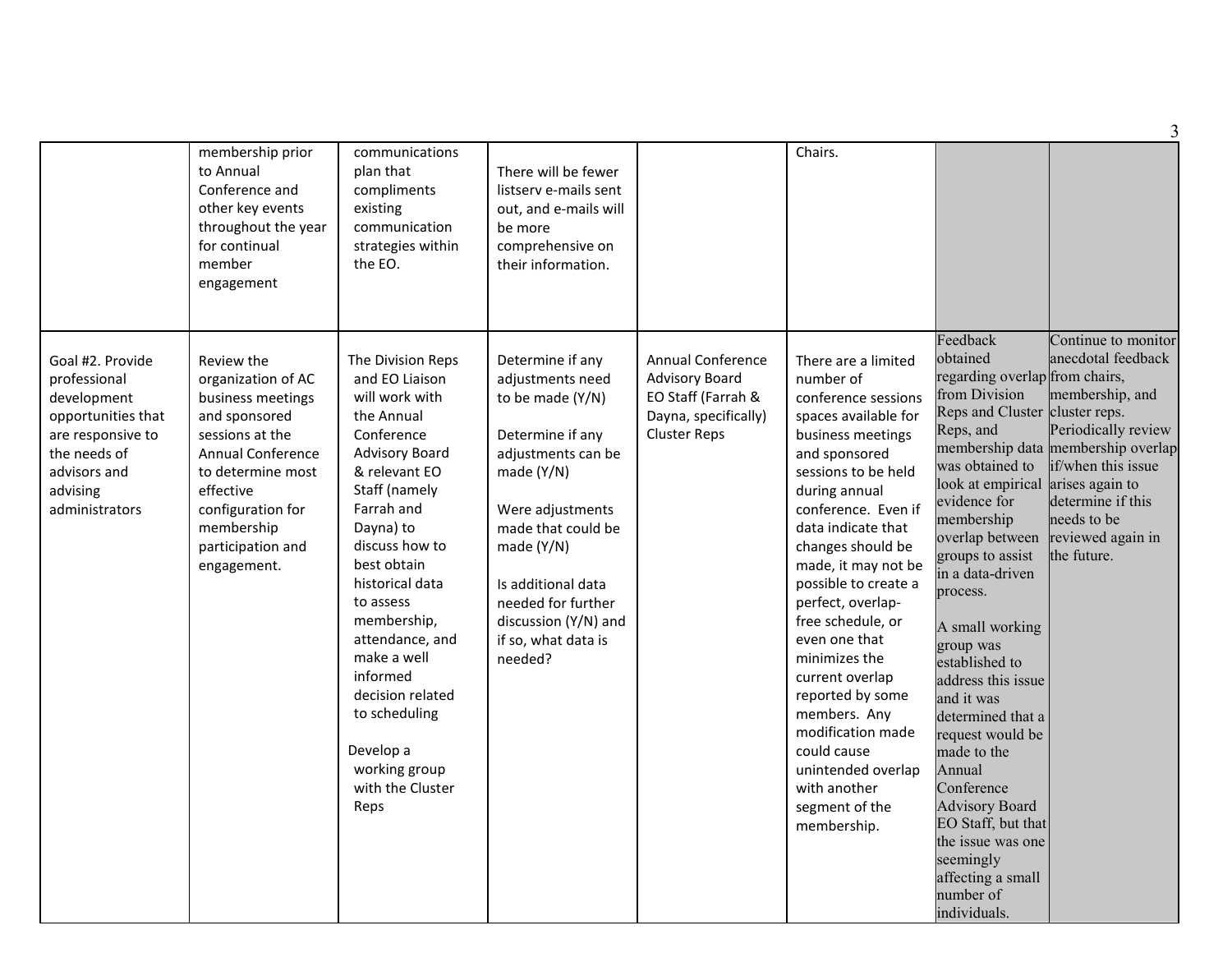| Goal #6: Engage in<br>ongoing assessment<br>of all facets of the<br>Association | Conduct a<br>comprehensive<br>review of the ACD<br>Fair. | -Establish clear and<br>formal goals for the<br>ACD Fair.<br>-Assess the viability<br>of the ACD Fair as<br>an activity<br>-If the decision is<br>made to continue<br>the ACD Fair, in | -ACD Fair was<br>determined to be a<br>viable AC activity<br>(Y/N)<br>-If yes, clear and<br>formal goals are<br>established for the<br>ACD Fair (Y/N)<br>-A method of       | Cluster Reps in<br>working groups;<br>Council for input | It will be<br>challenging to<br>obtain a consensus<br>around the idea of<br>the ACD Fair, as<br>preliminary polls<br>indicate it means<br>different things to<br>different people | Requests were<br>made by the<br>Division Reps.<br>Workgroup<br>created to<br>access ACD Fair<br>at Annual<br>Conference each<br>vear for<br>Continuous<br>Improvement.                                                                                                                                                                                            | After Annual this<br>year, it would be up<br>develop a plan to to a new working<br>group to design and<br>execute assessment<br>plans/strategies for<br>2020. We foresee<br>that there could be<br>an exit survey   |
|---------------------------------------------------------------------------------|----------------------------------------------------------|----------------------------------------------------------------------------------------------------------------------------------------------------------------------------------------|-----------------------------------------------------------------------------------------------------------------------------------------------------------------------------|---------------------------------------------------------|-----------------------------------------------------------------------------------------------------------------------------------------------------------------------------------|-------------------------------------------------------------------------------------------------------------------------------------------------------------------------------------------------------------------------------------------------------------------------------------------------------------------------------------------------------------------|---------------------------------------------------------------------------------------------------------------------------------------------------------------------------------------------------------------------|
|                                                                                 |                                                          | what ways can the<br>fair experience be<br>digitized and the<br>information shared<br>be made more<br>accessible to<br>more/all members?                                               | internal assessment<br>is established for<br>chairs to review the<br>effectiveness of the<br>ACD Fair as it meets<br>their chair needs<br>and the established<br>goals (Y/N |                                                         | and goals among<br>AC's vary                                                                                                                                                      | Workgroup<br>developed<br>following goals<br>and benchmarks:<br>Fair Goal #1:<br>Provide new<br>conference<br>attendees and<br>attendees who<br>want to get<br>involved in<br>NACADA the<br>opportunity to<br>meet with AC<br>Chairs and to<br>learn about<br>involvement<br>opportunities.<br><b>Benchmarks</b> for<br>assessment:<br>• Attendees<br>learn about | designed for people<br>to take a quick<br>survey after walking<br>through the posters<br>(maybe with prizes<br>for completion!) or<br>items added to the<br>post-conference<br>survey sent out to<br>all attendees. |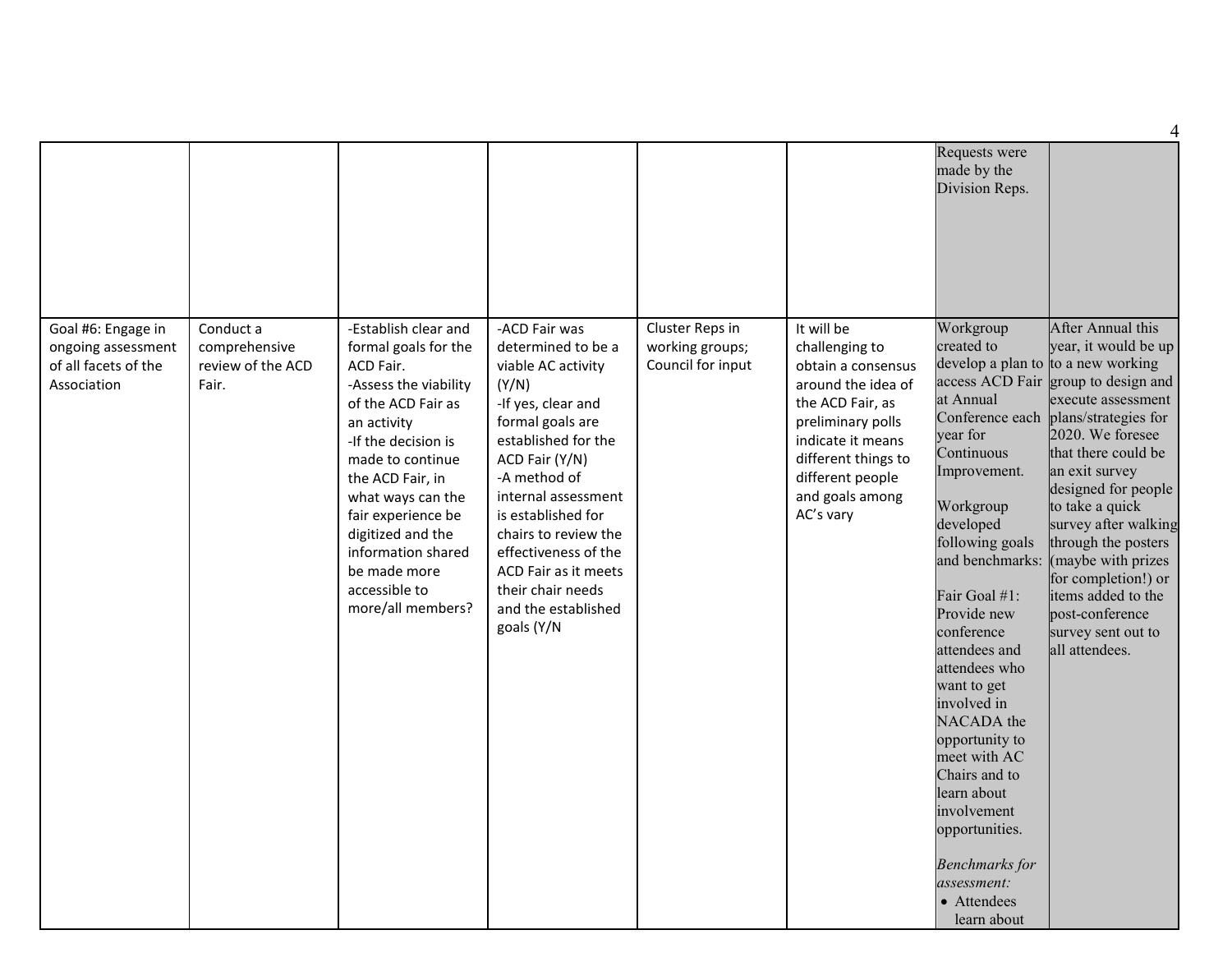|  |  |  | volunteer             |  |
|--|--|--|-----------------------|--|
|  |  |  | opportunities.        |  |
|  |  |  | • Attendees           |  |
|  |  |  | learn about           |  |
|  |  |  | leadership            |  |
|  |  |  | opportunities.        |  |
|  |  |  | • Attendees           |  |
|  |  |  | learn about           |  |
|  |  |  | collaborative/s       |  |
|  |  |  | cholarship            |  |
|  |  |  | opportunities--       |  |
|  |  |  | Examples              |  |
|  |  |  | include               |  |
|  |  |  | conference            |  |
|  |  |  | proposals,            |  |
|  |  |  | online                |  |
|  |  |  | discussions,          |  |
|  |  |  | and                   |  |
|  |  |  | publications.         |  |
|  |  |  |                       |  |
|  |  |  | Fair Goal #2:         |  |
|  |  |  | Provide               |  |
|  |  |  | conference            |  |
|  |  |  | attendees the         |  |
|  |  |  | opportunity to        |  |
|  |  |  | learn about the       |  |
|  |  |  | Division overall.     |  |
|  |  |  | <b>Benchmarks</b> for |  |
|  |  |  | assessment:           |  |
|  |  |  | • Attendees           |  |
|  |  |  | learn about the       |  |
|  |  |  | Division's            |  |
|  |  |  | primary focus         |  |
|  |  |  | on helping            |  |
|  |  |  | advisors help         |  |
|  |  |  | students.             |  |
|  |  |  | • Attendees           |  |
|  |  |  | learn about           |  |
|  |  |  | how they              |  |
|  |  |  | select their          |  |
|  |  |  | four ACs and          |  |
|  |  |  | are more              |  |
|  |  |  |                       |  |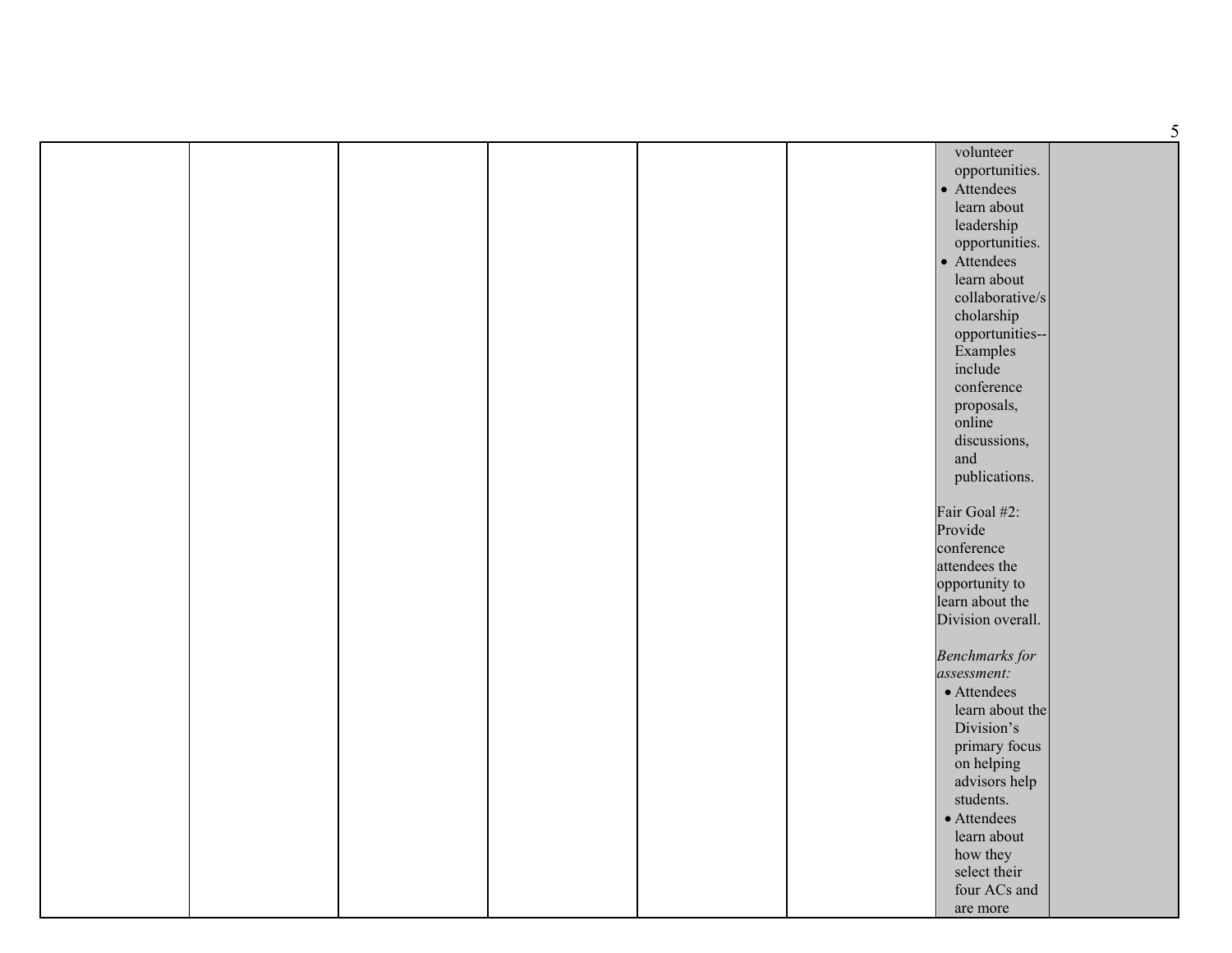|                                                                               |                                        |                                                                                                                                                                                                                                                                                                                                                                     |                                                                                                       |                                                                                          |                                                                                                                                                            |                                                                                                                                                                                                                                                                                                                      | 6                                                                                                                                                                                                                           |
|-------------------------------------------------------------------------------|----------------------------------------|---------------------------------------------------------------------------------------------------------------------------------------------------------------------------------------------------------------------------------------------------------------------------------------------------------------------------------------------------------------------|-------------------------------------------------------------------------------------------------------|------------------------------------------------------------------------------------------|------------------------------------------------------------------------------------------------------------------------------------------------------------|----------------------------------------------------------------------------------------------------------------------------------------------------------------------------------------------------------------------------------------------------------------------------------------------------------------------|-----------------------------------------------------------------------------------------------------------------------------------------------------------------------------------------------------------------------------|
|                                                                               |                                        |                                                                                                                                                                                                                                                                                                                                                                     |                                                                                                       |                                                                                          |                                                                                                                                                            | aware of the<br>ones they<br>selected.                                                                                                                                                                                                                                                                               |                                                                                                                                                                                                                             |
| Goal #1: Expand<br>and communicate<br>the scholarship of<br>academic advising | Finalize sponsored<br>session process. | The Division Reps<br>and EO Liaison will<br>work with the<br><b>Annual Conference</b><br>Advisory Board &<br>relevant EO Staff<br>(namely Farrah and<br>Dayna) to discuss<br>and finalize the<br>process to<br>determine what<br>methodology will<br>work best for task<br>efficiency for both<br>the AC Chairs and<br>for the Conference<br>Planning<br>Committee. | Was the process<br>finalized in time for<br>implementation<br>for proposals for<br>2019 annual? (Y/N) | Annual Conference<br><b>Advisory Board</b><br>EO Staff (Farrah &<br>Dayna, specifically) | Scheduling the<br>necessary<br>individuals for a<br>meeting prior to<br>when decisions<br>need to be made<br>and implemented<br>will/may be<br>challenging | Meeting on<br>$11/14/18$ to<br>discuss process<br>for 2019 annual<br>and beyond<br>select up to 2<br>sponsored<br>sessions when<br>they reviewed the future.<br>feedback of AC<br>reviewers in a<br>process similar to<br>past sponsorship<br>session, but with<br>a numerical<br>limitation of 2<br>sessions per AC | New process to be<br>implemented for<br>2019 Annual<br>Conference<br>We will look at<br>Determined that creation of policies<br>AC Chairs would that prohibit Chairs<br>sponsoring their<br>own session<br>proposals in the |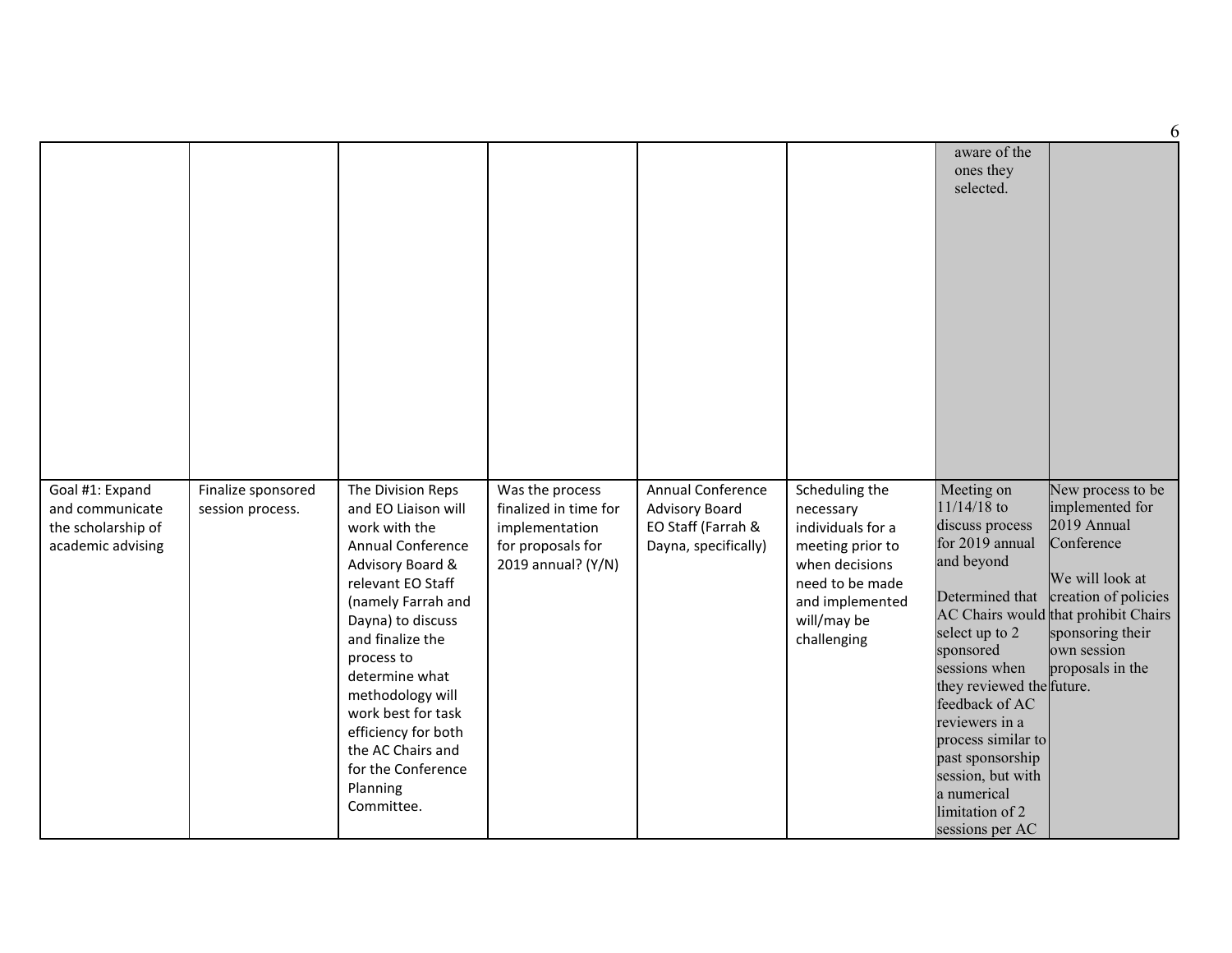| Goal #5: Develop<br>and sustain effective<br>Association<br>leadership. | Structure Clear,<br>Consistent, and<br>Transparent<br><b>Expectations for</b><br>Cluster<br>Representative<br>Role                                                                                                                                                                                                                                                   | Training materials<br>and communication<br>to Cluster<br>Representatives will<br>need to be more<br>explicit regarding<br>the expectations of<br>their role.<br>Provide support<br>materials such as<br>communication<br>templates,<br>timelines, calendar,<br>and rubrics | 100% of Cluster<br>Reps are in<br>attendance at the<br>2019 Annual<br>Meeting                                                                                                                                                                                                                             | The ACD Chairs will<br>be very helpful in<br>communicating<br>their needs to the<br>Cluster Reps;<br>frequent<br>needs/issues not<br>already<br>incorporated into<br>the timeline or<br>discussed within<br>the communication<br>plan can be<br>discussed and<br>addressed to be<br>assistance for<br>future Cluster Reps | Part of Cluster Rep<br>rubrics might need<br>to involve<br>communication<br>plans for individuals<br>who are<br>unresponsive, do<br>not meet<br>expectations,<br>and/or a process for<br>removing an<br>inactive or<br>Ineffective Cluster<br>Rep. | Division Reps<br>successfully<br>drafted a rubric<br>for Cluster Reps'<br>expectations and<br>responsibilities.<br><b>Cluster Reps</b><br>reviewed rubric,<br>provided<br>feedback, and<br>supported<br>implementation.<br>Division Reps<br>also conducted<br>the first training<br>for new Cluster<br>Reps this<br>summer. | Division Reps will<br>continue to conduct<br>training and<br>onboarding of new<br>Cluster Reps in<br>future terms.                                                                                                                                                                                                                                                                                                                                                                                                             |
|-------------------------------------------------------------------------|----------------------------------------------------------------------------------------------------------------------------------------------------------------------------------------------------------------------------------------------------------------------------------------------------------------------------------------------------------------------|----------------------------------------------------------------------------------------------------------------------------------------------------------------------------------------------------------------------------------------------------------------------------|-----------------------------------------------------------------------------------------------------------------------------------------------------------------------------------------------------------------------------------------------------------------------------------------------------------|---------------------------------------------------------------------------------------------------------------------------------------------------------------------------------------------------------------------------------------------------------------------------------------------------------------------------|----------------------------------------------------------------------------------------------------------------------------------------------------------------------------------------------------------------------------------------------------|-----------------------------------------------------------------------------------------------------------------------------------------------------------------------------------------------------------------------------------------------------------------------------------------------------------------------------|--------------------------------------------------------------------------------------------------------------------------------------------------------------------------------------------------------------------------------------------------------------------------------------------------------------------------------------------------------------------------------------------------------------------------------------------------------------------------------------------------------------------------------|
| Goal #5: Develop<br>and sustain effective<br>Association<br>leadership. | Expand upon ACD<br><b>Chair Training</b><br>content (Summer<br>Onboarding and<br>during Annual<br>Conference)<br>-Development of<br>model/template<br>agenda for ACD<br>Chairs to utilize for<br>running a business<br>meeting at annual<br>conference<br>-Provide a glossary<br>of common<br>NACADA terms to<br>ACD Chairs at the<br>Fall training (or<br>prior to) | Obtain sample<br>business meeting<br>agenda utilized<br>Create a 'best<br>practices' or<br>'template' for<br>training and chair<br>utilization<br>Develop a list of<br>common NACADA<br>terms and define<br>them for someone<br>relatively new to<br>NACADA leadership     | Samples obtained<br>from previous<br>chairs (Y/N)<br>Template and/or<br>best practices<br>model shared with<br>current ACD Chairs<br>(Y/N)<br>Template and/or<br>best practices<br>model linked on<br><b>ACD Chair</b><br>Resources website<br>(Y/N)<br>List of NACADA<br>common terms<br>generated (Y/N) | <b>Outgoing ACD</b><br>Chairs<br><b>Cluster Reps</b>                                                                                                                                                                                                                                                                      | Compilation of<br><b>Business Meeting</b><br>Agendas<br>Determination of<br>'best practices'<br>since each AC has<br>their own needs and<br>unique style,<br>history, and practice                                                                 | A small working<br>group was<br>established to<br>of business<br>create 'best<br>practices' for<br>chair use<br>Samples were<br>obtained;<br>were shared with<br>on ACD Chair<br>These resources<br>on the chair<br>resources website determine if the                                                                      | The ACD team is<br>working to make<br>training resources<br>create example(s) sustainable so that<br>they do not need to<br>meeting agendas, be redone annually,<br>as has been the<br>pattern.<br>We realize training<br>resources/handbook<br>has been created for<br>Template models the ACD Chairs, but<br>a corresponding<br>chairs and linked document does not<br>exist for the<br>resources website Steering Committee<br>/Cluster Reps.<br>have been linked Revisit NACADA<br>common terms to<br>need exists for this |